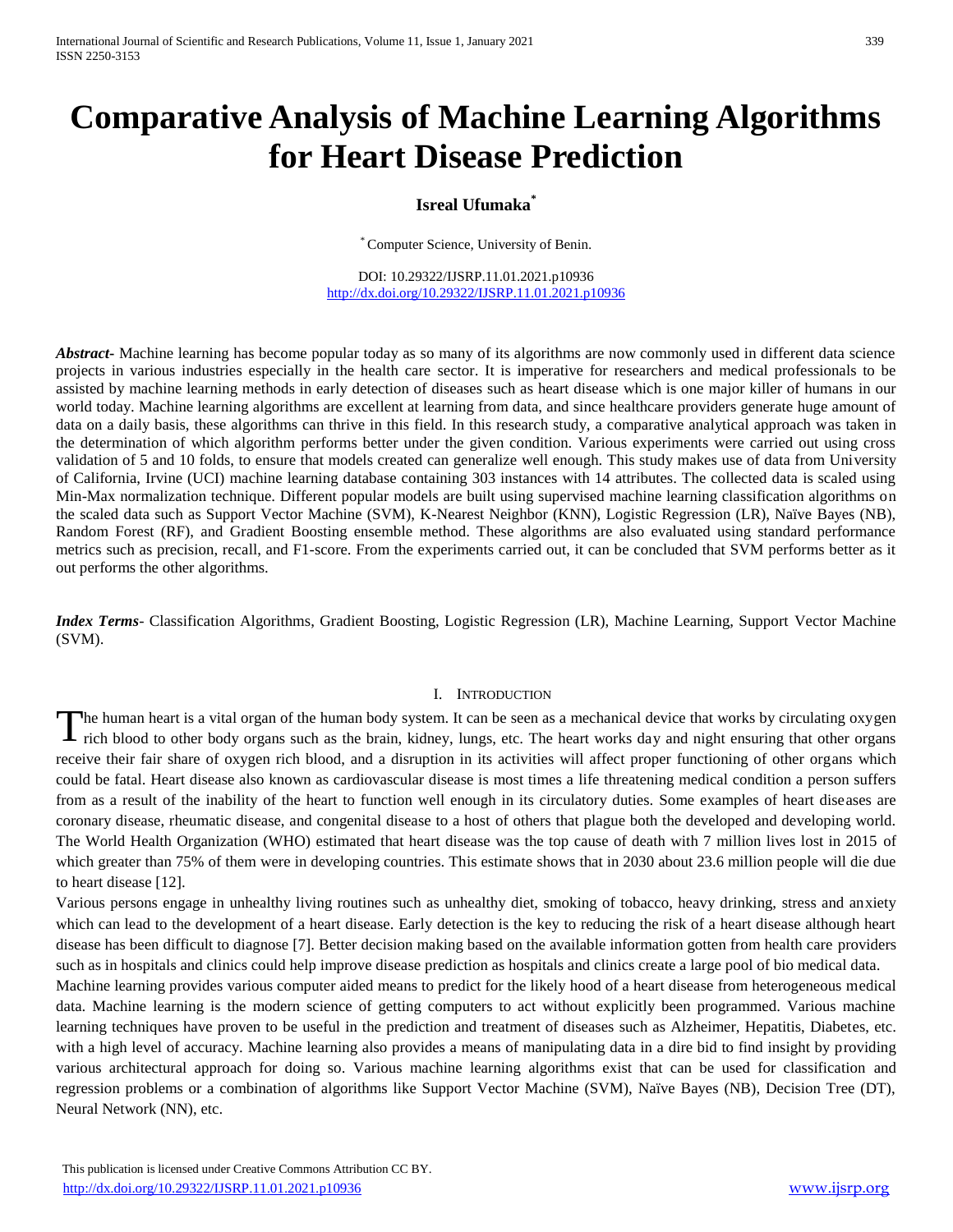International Journal of Scientific and Research Publications, Volume 11, Issue 1, January 2021 340 ISSN 2250-3153

Using machine learning algorithms for heart disease prediction improves accuracy of prediction by exploiting complex interactions between various existing risk factors. The aim of this study is to compare different machine learning models for early prediction of heart diseases.

# II. BACKGROUND AND RELATED WORK

In Arubpradeep and Niranjana [1], the human heart is a very important part of the body. In the study they carried out, the objective was to develop and compare the accuracy between different algorithms such as KNN, SVM, DT, and RF. They compared their developed models using standard performance metric such as accuracy, precision, and recall which showed SVM preforming better than the other models. UCI heart disease dataset was used and it was split into 80% (training) and 20% (testing) and this gave no room for the validation of their model by either creating a validation set or using cross validation as used in our research.

Obiri and Sarku [6], stated that data mining techniques give an alternative approach for an efficient and timely detection of heart disease at quite an early point of the progression of the disease. Their study objective was to perform prediction and comparison on the UCI dataset using different performance matrices on DT, LR, NB algorithms. They made use of 10 fold cross validation alongside single value decomposition feature reduction techniques. In their study, LR performed the best and NB was the worst. They suggested that DT could perform better with more data. Our research study goes a bit further by using an ensemble method which performed impressively.

Kavitha et al. [7], evaluated different machine learning algorithms using standard performance matrices. The algorithms whose performance were evaluated are the SVM, NB, RF, and KNN. This evaluation was done using data obtained from UCI database. They evaluated the performance of their models using only accuracy, precision, and recall but for our research, whereas we considered the harmonic mean (f1-score) of precision and recall.

Raghunath *et al.* [11], opined that the unavailability of proper timely diagnosis of heart disease conditions has caused the death of millions of people. In their study, the objective was to develop and compare different machine learning diagnostic model that is computationally efficient, accurate, and correct for the prediction of heart disease. This objective was achieved by using the KNN classification model to fit their training and prediction data, the same process was repeated using SVM, DT, NB, LR and RF. They opined that their study predicted if given certain characteristic symptoms, a person will get a heart disease or not even in absence of heart disease experts. Their research focus on using the training and testing method of training and evaluating their but in our research study, we utilized the k fold cross validation approach.

According to Kabirirad *et al.* [4], Artificial Neural Netwokr is an effective way of predicting heart disease. A comparison of developed models for high accuracy was the main objective of their study. This was achieved by using neural networks, SVM, principal component analysis networks, Jordan/Elman Network, Radia Based Kernel (RBF) which was implemented on NeuroSolution 7.0 software. It was revealed by their study that MLP, RBF had the best result with 98% of accuracy. In their study 1215 medical instances were used to implement and compare between various algorithms. They divided their data set manually into a training (80%) testing (15%) and validation set (5%), whereas this research uses a cross validation method to ensure validation is achieved with every fold of the data.

According to Ufumaka [3], using machine learning for heart disease prediction provides a way of gaining meaningful insight from data. The study objective was to create a prediction models for heart disease that make use of tuned hyper parameters for heart disease prediction. In the study, this objective was achieved using the MLP and SVM algorithm and grid search cross validation for tuning of hyper parameters used by the models. It was opined that a model using hyper parameter provides a better results than a trial and error approach. However, the tuned models were only experimented with a cross validation of 10 folds, and this alone cannot tell the true performance of a ML model and this is shown in this research study.

Mukherjee and Sharma [5], suggested that there is a need to make health solutions more clear-cut and sound in the modern era of increasing lingering disease such as heart disease. The objective of their study is to design an end to end analytical model for heart disease diagnosis that is both robust and scalable. In their study, they made use of the deep neural network of 10 input layer nodes, 10 hidden layer nodes and 2 output layer to achieve their objective. They opined that their study contributed to the development of an analytical model for the detection of various types of heart related disease. Their study was centered on 30 real time Electrocardiography (ECG) data with 10 attributes. They focused on evaluating their models performance with accuracy alone, and did not consider other metrics which can be miss leading sometimes.

According to Miao and Miao [8], heart disease is one of the leading cause of death in developed countries such as the United States killing over 630,000 persons yearly. Their study objective was to develop a classification and diagnosis model for early and accurate diagnoses of coronary heart disease in patients. The objective of their study was achieved by building Deep Neural Network (DNN) classification and prediction model based on a Deep Learning algorithm. The developed DNN model was based on the deep MLP with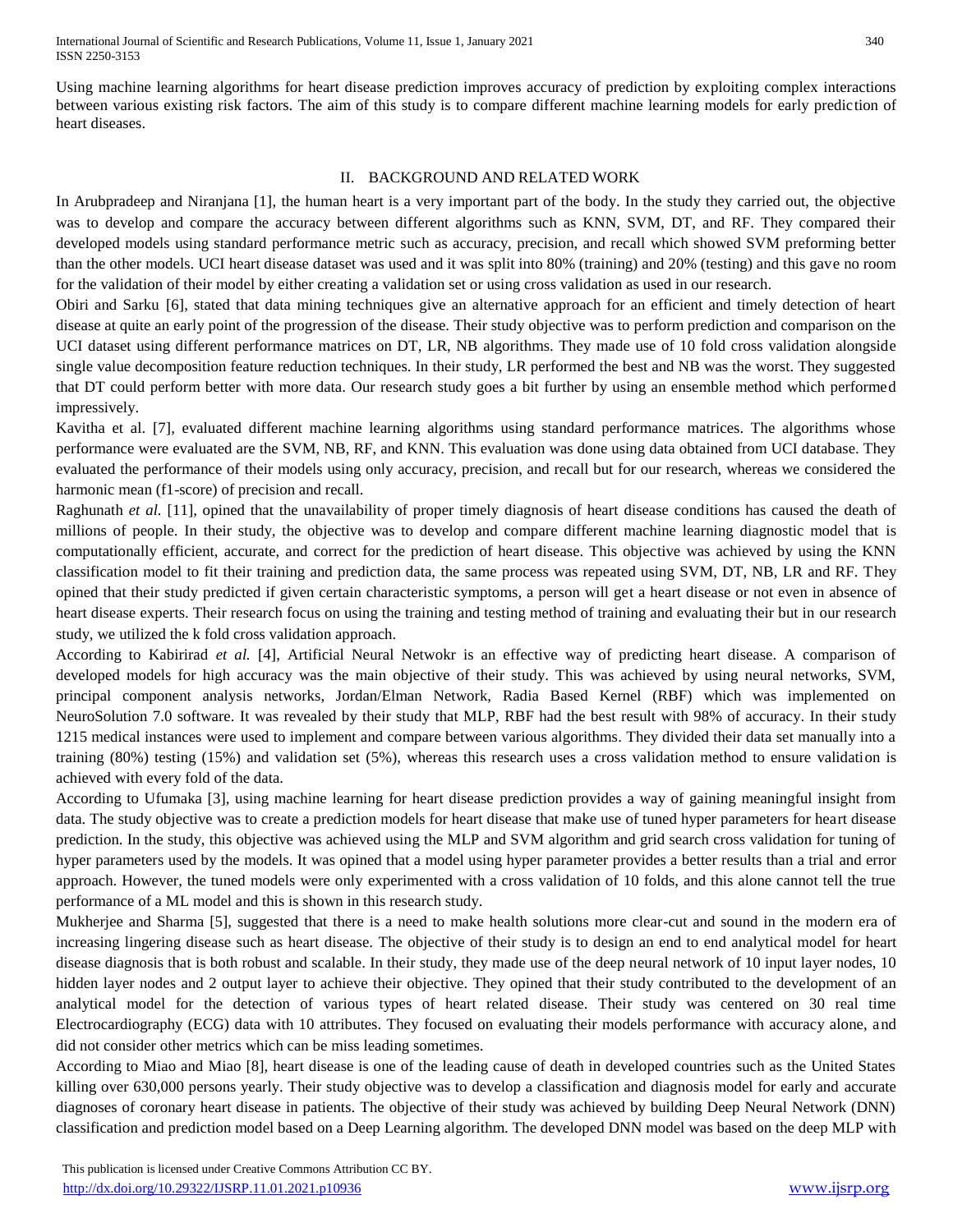International Journal of Scientific and Research Publications, Volume 11, Issue 1, January 2021 341 ISSN 2250-3153

linear and non-linear transfer functions, regularization and dropout and a binary sigmoid classification. In their proposed model the hidden layers consisted of 147, neurons. They opined that based on the high level of accuracy they achieved, medical applications of DNN can be relied on and can also be clinically useful in diagnosis of patients with chest pain and other forms of heart disease. Their study analyzed 228 dataset with the deep architecture, splitting the data into training and testing set. Considering their small data set, an architecture of such would have benefited more if a cross validation approach was used instead of a training and split as the model would have properly been validated.

In Priya and Kumar [7], the ability of the kidney to keep our body healthy will be reduced by chronic kidney disease. In their study, the objective is to develop a model that is capable of making prediction of chronic kidney disease from clinical data. In other to achieve their goal, DT and NB classifier methods are used alongside the 10-fold cross validation. Their study revealed that the classifiers used are capable of aiding medical professionals in making timely diagnosis. In their work, they made use of 400 instances and 25 chronic kidney disease attribute. Comparing the models they used and other sophisticated models such as SVM, LR or others would have given a better insight to their work.

Various papers have been focused at using one or a few ML techniques for heart disease prediction on a small data set and considering performance evaluation of their model from a particular angle. However, this research paper focus on six ML techniques that have popularly been used over the years including an ensemble technique. This paper also employs multiple standard performance evaluation methods taking into account dataset. Most papers also split their dataset into just the train and test set neglecting the validation set, while others make use of the cross validation method using either 5 or 10 folds unlike this research study that looks at it from both angles by using multiple folds.

## III. DATA COLLECTION AND RESEARCH DESIGN

## *A. Data Collection*

The data for heart disease prediction in this study was collected from the University of California, Iverine (UCI) online machine learning repository available at <https://archive.ics.uci.edu/ml/datasets/Heart+Disease> . The UCI dataset contains patient's data concerning heart disease diagnosis that was collected at several locations around the world. It contains 76 attributes including age, resting blood pressure, sex, cholesterol levels, echocardiogram data, exercise habits, and many other. More specifically, the Cleveland database which comprises of 14 attributes are used in this study. With the goal of referring to the presence of heart disease using integer values of 0 (absence) to 1 (presence). The dataset taken include 303 patients made up of 241 males and 62 females. Table 1 gives a description of the 13 parameters utilized in this study.

| S/N            | <b>Attribute</b> | <b>Description</b>                    | <b>Values</b>                      |  |
|----------------|------------------|---------------------------------------|------------------------------------|--|
|                | Age              | Age in years                          | Continuous                         |  |
| 2              | <b>Sex</b>       | Male or female<br>$1 = male$          |                                    |  |
|                |                  |                                       | $0 =$ female                       |  |
| $\overline{3}$ | Cp               | Chest pain type                       | $1 =$ typical type 1               |  |
|                |                  |                                       | $2 =$ typical type angina          |  |
|                |                  |                                       | $3 =$ non-angina pain              |  |
|                |                  |                                       | $4 =$ asymptomatic                 |  |
| $\overline{4}$ | Thestbps         | Resting blood pressure                | Continuous value in mm hg          |  |
| 5              | Chol             | Serum cholesterol                     | Continuous value in mm/dl          |  |
| 6              | Restecg          | Resting electrographic results        | $0 = normal$                       |  |
|                |                  |                                       | $1 =$ having ST_T wave abnormal    |  |
|                |                  |                                       | $2 = left$ ventricular hypertrophy |  |
| $\overline{7}$ | Fbs              | Fasting blood sugar                   | $1 \geq 120$ mg/dl                 |  |
|                |                  |                                       | $0 \leq 120$ mg/dl                 |  |
| 8              | Thalach          | Maximum heart rate achieved           | Continuous value                   |  |
| 9              | Exang            | Exercise including angina             | $0 = no$                           |  |
|                |                  |                                       | $1 = yes$                          |  |
| 10             | Oldpeak          | ST depression induced by exercise     | Continuous value                   |  |
|                |                  | relative to rest                      |                                    |  |
| 11             | Slope            | Slope of the peak exercise ST segment | $1 =$ unsloping                    |  |

Table 1: Description of 13 parameters used

 This publication is licensed under Creative Commons Attribution CC BY. <http://dx.doi.org/10.29322/IJSRP.11.01.2021.p10936> [www.ijsrp.org](http://ijsrp.org/)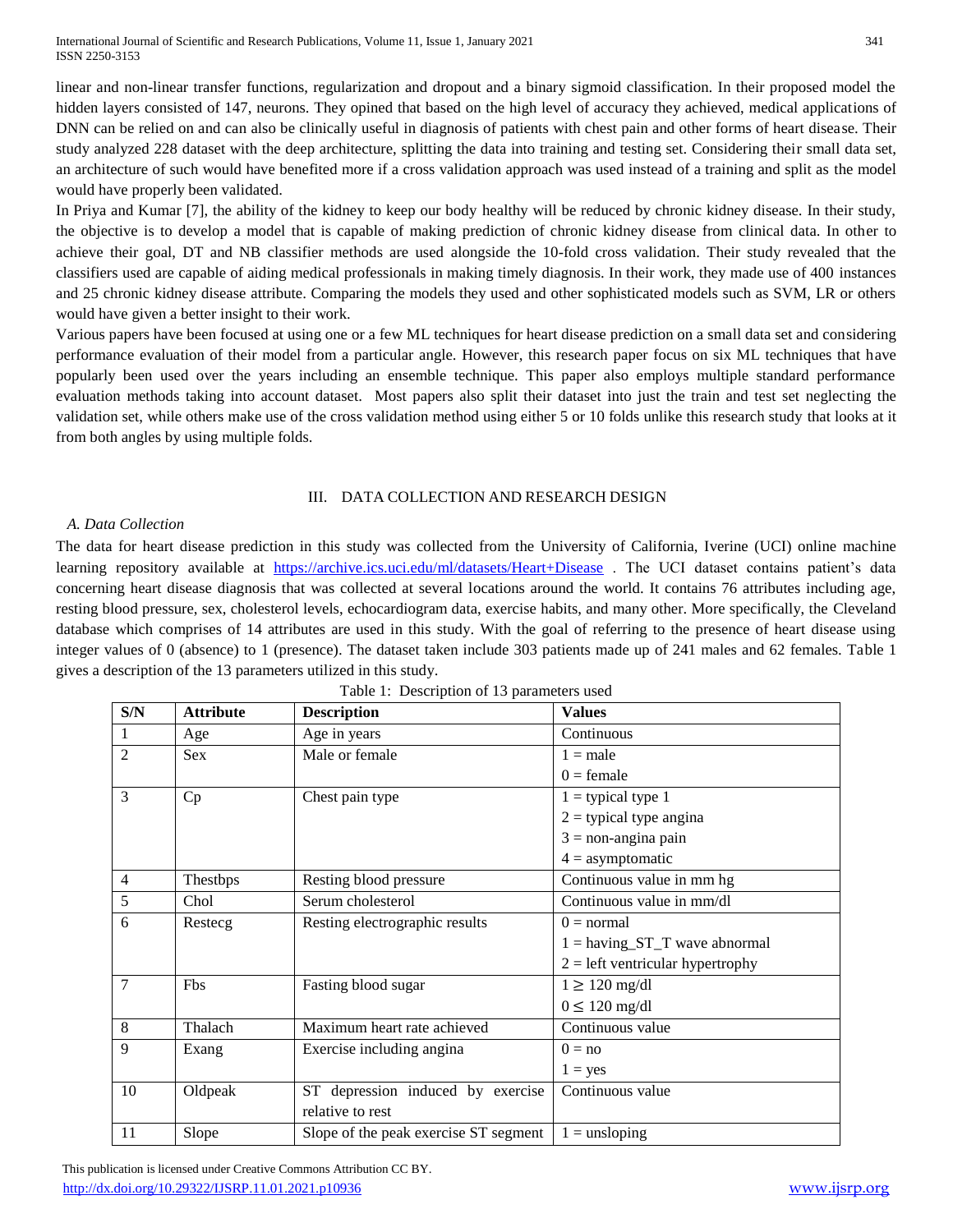|    |        |                                    | $2 = flat$              |
|----|--------|------------------------------------|-------------------------|
|    |        |                                    | $3 =$ down sloping      |
| 12 | Ca     | Number of major vessels colored by | $0 - 3$ value           |
|    |        | fluoroscopy                        |                         |
| 13 | Thal   | Defect type                        | $3 = normal$            |
|    |        |                                    | $6 = fixed$             |
|    |        |                                    | $7$ = reversible defect |
| 14 | Target | Presence of heart disease          | $0 = no$                |
|    |        |                                    | $1 = yes$               |

The overall goal of machine learning is to create a model with a high capability to generalize well enough. It can be argued that how we split data affects how well our machine learning model is able to generalize. In this study, the dataset collected from UCI is split using cross validation which is a resampling procedure into both 5 and 10 folds. The aim of using cross validation is to create a model that can generalize well enough considering our data size. With cross validation, we need not worry about over fitting or under fitting as the dataset is split into k folds and the model is trained and validated on these folds.

# *B. Data Preprocessing*

Data preprocessing is the process of ensuring that our data is in a right form. This typically involves removing missing values and taking care of other thing within out dataset that many cause either distortion or noise. The collected dataset from UCI was already preprocessed as it contained no missing value. However, our dataset was scaled using the Min-Max normalization technique. Originally, the heart disease dataset consists of various attribute which have values on different scale which may lead to bad scaling. The Min-Max normalization technique typically performs linear transformation on data. It was used to scale the data between 0 and 1 which ensured that features have the same scale. As per Min-Max normalization technique,

$$
V' = \frac{V - min}{\max - min}
$$

# *C. Algorithms*

i. K-Nearest Neighbors (KNN): It is used for both classification and regression. The KNN algorithm is used mainly in finding values of the factors of heart disease by using K values which makes it possible to find values for the factors of heart disease prediction by making boundaries for each class of attributes. This algorithm simply calculates the distances between training samples, using the Euclidean formula given below.

$$
dist(x, y) = \sqrt{\sum_{i=1}^{k} (x_i - y_i)^2}
$$
 2

1

ii. Support Vector Machine (SVM): It is also a supervised learning algorithm for classification and regression, it classifies heart disease datasets into hyperplanes.

$$
f(x) = B_0 + \sum_i (a_i \times (x, x_i))
$$
 3

Where x is the new input vector,  $B_0$  is the bias, and  $a_i$  is the weight which must be obtained from the training data SVM has some highly sophisticated properties. SVM consist of a small subset of data points that are extracted from training sample by the learning algorithm itself. SVM provides an analytic approach for determining the optimum size of the feature (hidden) space thereby guaranteeing optimality of the classification task [2]. In [2], the basic idea of SVM can be summarized by the illustration in Figure 1 into:

- Nonlinear mapping of an input vector into a high-dimensional feature space that is hidden from both the input and output;
- Construction of an optimal hyperplane for separating the features discovered.

The number of features constituting the hidden space in Figure 1 is determined by the number of support vectors.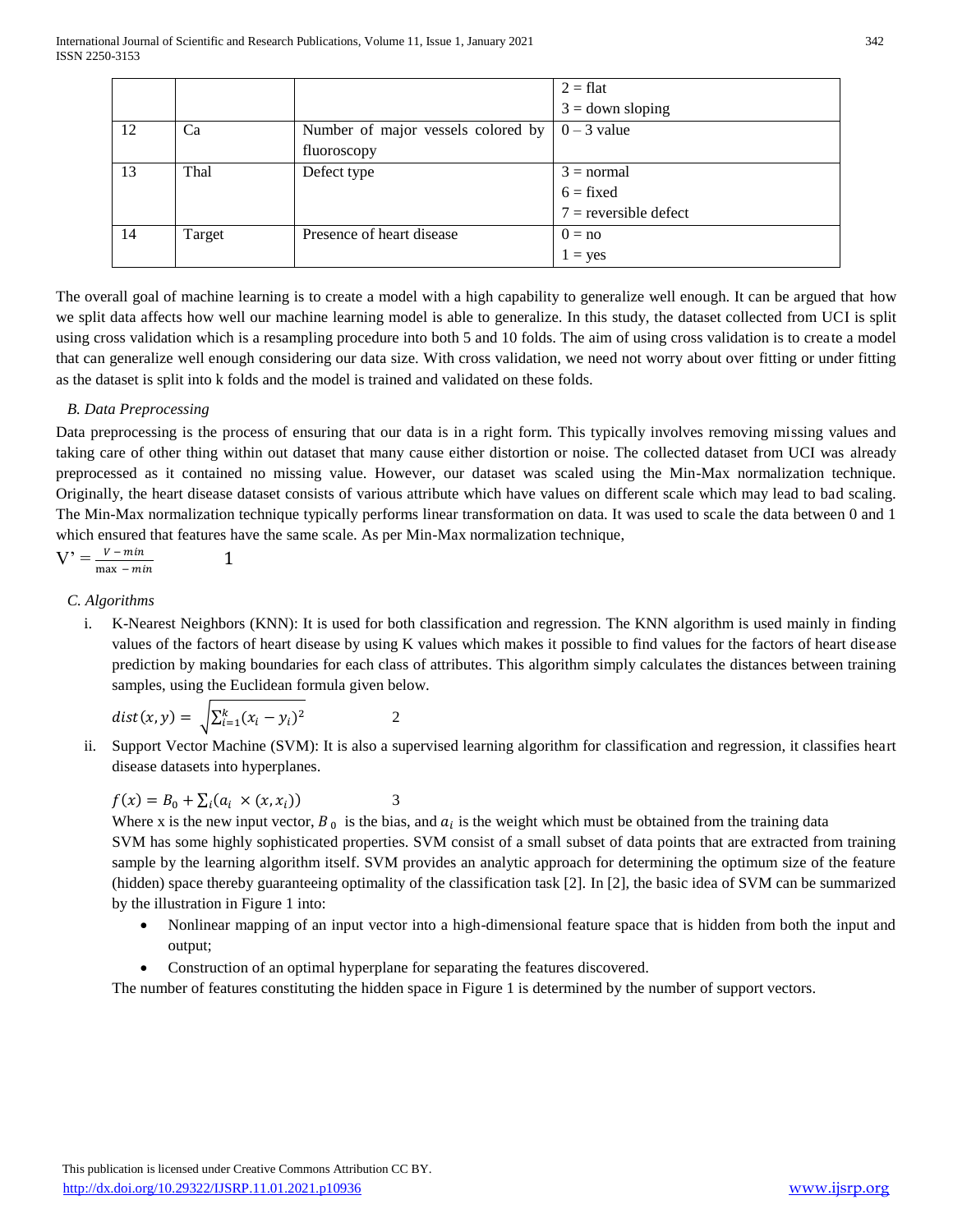

Figure 1: Illustrating the mappings in a support vector machine for pattern classification [2]. Where x is an input vector,  $\varphi(x)$  is the *feature vector*,  $w_o$  is the *weight vector, b<sub>o</sub> the bias.* 

iii. Naïve Bayes (NB): This algorithm works on the principle of independent features. It represents training data as points in space separated into categories by a clear gap [11]. Naïve Bayes categorize dataset in a distinct manner for heart disease prediction and it can also be used in other real world application such as document classification. Each feature is implicitly assumed to be independent and self-sufficient in some way, thereby contributing individually to the training data point probability of belonging to a particular class.

$$
P(c|x) = \frac{P(x|c)P(c)}{P(c)}
$$

4

5

Where  $P(c|x)$  is the posterior probability of class given predicator,  $P(c)$  is the prior probability of class, and  $P(x|c)$  is the likelihood probability of predicator given class

- iv. Random Forest (RF): This algorithm can be used for both classifications on regression problem. This algorithm creates different decision trees for attributes, and corrects over fitting of their training during its process. It is simple to use as it provides flexibility.
- v. Logistic Regression (LR): This is one very popular, simple, and efficient algorithm used in classification today. When it is used for predicting one outcome i.e. 0 or 1 it is call binary, when it is a more than one it is called multinomial, and when it is used for a multiple category problem it is known as ordinal. The logistic function is given as:

$$
p(x) = \frac{1}{(1+e^{-x})}
$$

Where x is the input.

vi. Gradient Boosting (GB): Boosting is an ensemble learning method, it combines multiple algorithms to give a more robust accuracy. Logically, it works by new models predicting the errors of previous models using a gradient decent approach for loss minimization.

*C. Research Design*



# Figure 2: The Proposed System

Figure 2 shows the clear works of the proposed system. The steps taken in Figure 2 is explained as follows:

 This publication is licensed under Creative Commons Attribution CC BY. <http://dx.doi.org/10.29322/IJSRP.11.01.2021.p10936> [www.ijsrp.org](http://ijsrp.org/)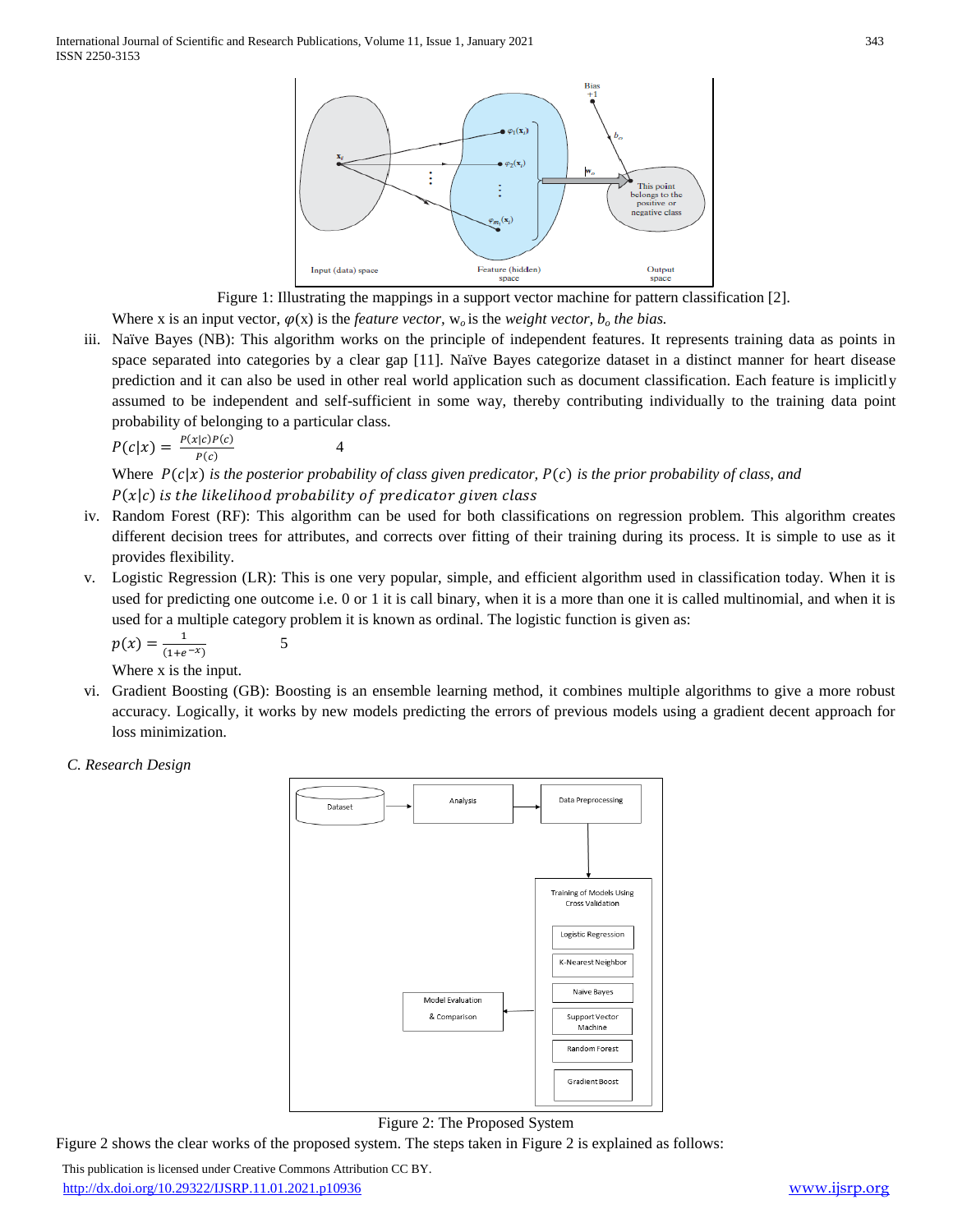International Journal of Scientific and Research Publications, Volume 11, Issue 1, January 2021 344 ISSN 2250-3153

- a. The records of patient are inputted into the system.
- b. An analysis is done on the dataset; the analysis helps explains the data.
- c. After the analysis, the data set is preprocessed. For this study the dataset was scaled using MinMax Normalization technique.
- d. Various algorithms are trained using different k fold cross validation on the scaled dataset.
- e. Model evaluation and comparison of results from the different algorithm was carried out using standard performance metrics.

### *D. Performance Evaluation*

Performance evaluation is an assessment of how well our models perform. The following performance evaluation techniques are used to describe how well how model performs:

- i. TP (True Positive): It is the number of heart disease occurrence that are classified as true and are actually true.
- ii. TN (True Negative): It is the number of heart disease occurrence that are classified as false and are actually false.
- iii. FN (False Negative): It is the number of heart disease occurrence that are classified as false and are actually true.
- iv. FP (False Positive): It is the number of heart disease occurrence that are classified as true and are actually false.

Some metrics can be calculated and used to further evaluate the models performance. Some of these metrics used in this study are as follows:

i. Sensitivity (Recall/True Positive Rate): It tells the actual positive that were correctly classified as been positive, and it is given as:

$$
Sensitivity = \frac{TP}{(TP+FN)}
$$

ii. Precision: precision is the ratio of significant instance against the retrieved instance and is given as: Percision  $=\frac{TP}{(TP+1)}$  $(TP+FP)$ 7

6

iii. Accuracy: It is a measure of proportion of the correct prediction that was made by the model, and it given as:  $Accuracy = \frac{TP+TN}{TP+TN}$  $(TP+FP+FN+TN)$ 8

iv. F1 Score: It is a metric that tell use the harmonic mean between our recall and precision. It is given as:  $F1$  Score =  $\frac{2*Precision*Recall}{P_{\text{max}}(x) + P_{\text{max}}(x)}$ Precision+Recall 9

| <b>Model</b> | <b>Folds</b> | Tuble 2. Moder I cribinance Come Different building is I olds<br><b>Performance Metrics</b> |                   |                        |                  |
|--------------|--------------|---------------------------------------------------------------------------------------------|-------------------|------------------------|------------------|
|              |              | Accuracy $(\% )$                                                                            | Precision $(\% )$ | Sensitivity/Recall (%) | F1 Score $(\% )$ |
| <b>KNN</b>   | 5            | 80.530                                                                                      | 80.614            | 84.849                 | 82.630           |
|              | 10           | 82.785                                                                                      | 83.941            | 85.478                 | 84.507           |
| LR           | 5            | 82.508                                                                                      | 80.518            | 89.697                 | 84.832           |
|              | 10           | 82.483                                                                                      | 81.684            | 88.493                 | 84.711           |
| <b>SVM</b>   | 5            | 83.180                                                                                      | 80.919            | 90.909                 | 85.524           |
|              | 10           | 83.807                                                                                      | 81.796            | 91.507                 | 86.166           |
| NB           | 5            | 82.514                                                                                      | 82.379            | 86.667                 | 84.345           |
|              | 10           | 80.871                                                                                      | 81.949            | 83.677                 | 82.465           |
| RF           | 5            | 82.836                                                                                      | 82.065            | 87.879                 | 84.755           |
|              |              |                                                                                             |                   |                        |                  |

## IV. RESULT

Table 2: Model Performance Using Different Standard K Folds

 This publication is licensed under Creative Commons Attribution CC BY. <http://dx.doi.org/10.29322/IJSRP.11.01.2021.p10936> [www.ijsrp.org](http://ijsrp.org/)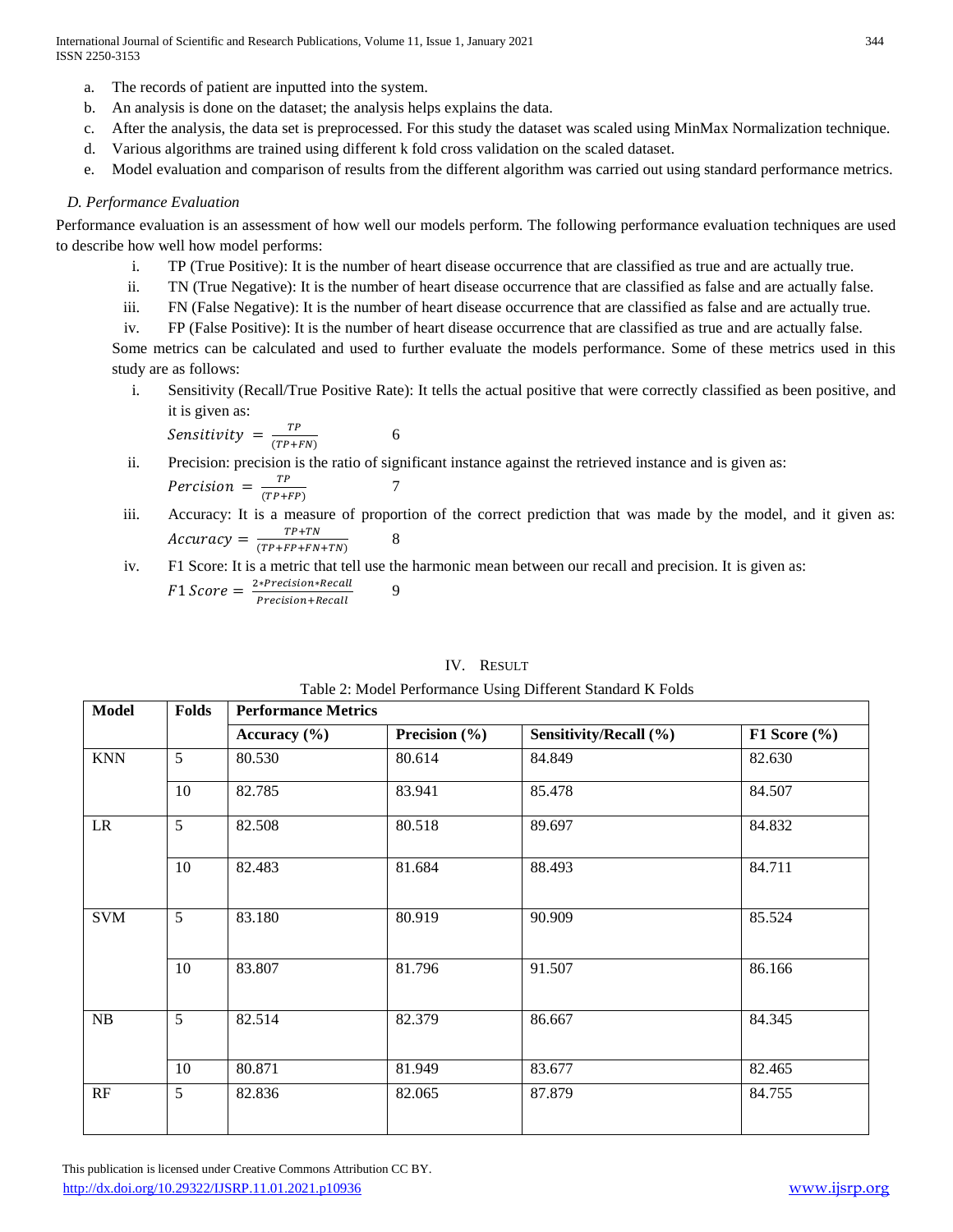International Journal of Scientific and Research Publications, Volume 11, Issue 1, January 2021 345 ISSN 2250-3153

|           | 10 | 81.118 | 81.543 | 84.889 | 82.933 |
|-----------|----|--------|--------|--------|--------|
|           |    |        |        |        |        |
| <b>GB</b> | J  | 82.828 | 81.409 | 89.816 | 85.140 |
|           |    |        |        |        |        |
|           | 10 | 79.194 | 79.265 | 84.191 | 81.363 |
|           |    |        |        |        |        |

Table 2 clearly shows the result achieved by the models using different folds during cross validation. Various experiments were carried out using both 5 and 10 fold, and in both cases, SVM performed better than the rest models as the F1 score shows this. On major advantage of using cross validation over its variant percentage split as used by many is the reduction of over fitting, as cross validation (K fold) splits up the given data set into k number of fold. It starts by using the first fold for testing and the rest for training. It continues in this fashion as it swaps various folds and each time using one fold for test and the rest for training. This ensures that the model generalizes well on the dataset especially on a small dataset as used in this study.



Figure 3: Comparison of models performance with cross validation when  $k=5$ 

In figure 3, the cross validation is used and k is set to 5. The result from various models show SVM leading in it accuracy, it has a F1 score of 85.524% followed by GB, then RF and KNN performing the least.



Figure 4: Comparison of models performance with cross validation when  $k=10$ 

Figure 4 give a graphical representation of the accuracy or various models after applying cross validation when k=10. SVM still maintained the top performance with a F1 score of 86.166%. The performance of RF and GB may have improved if the dataset was larger.